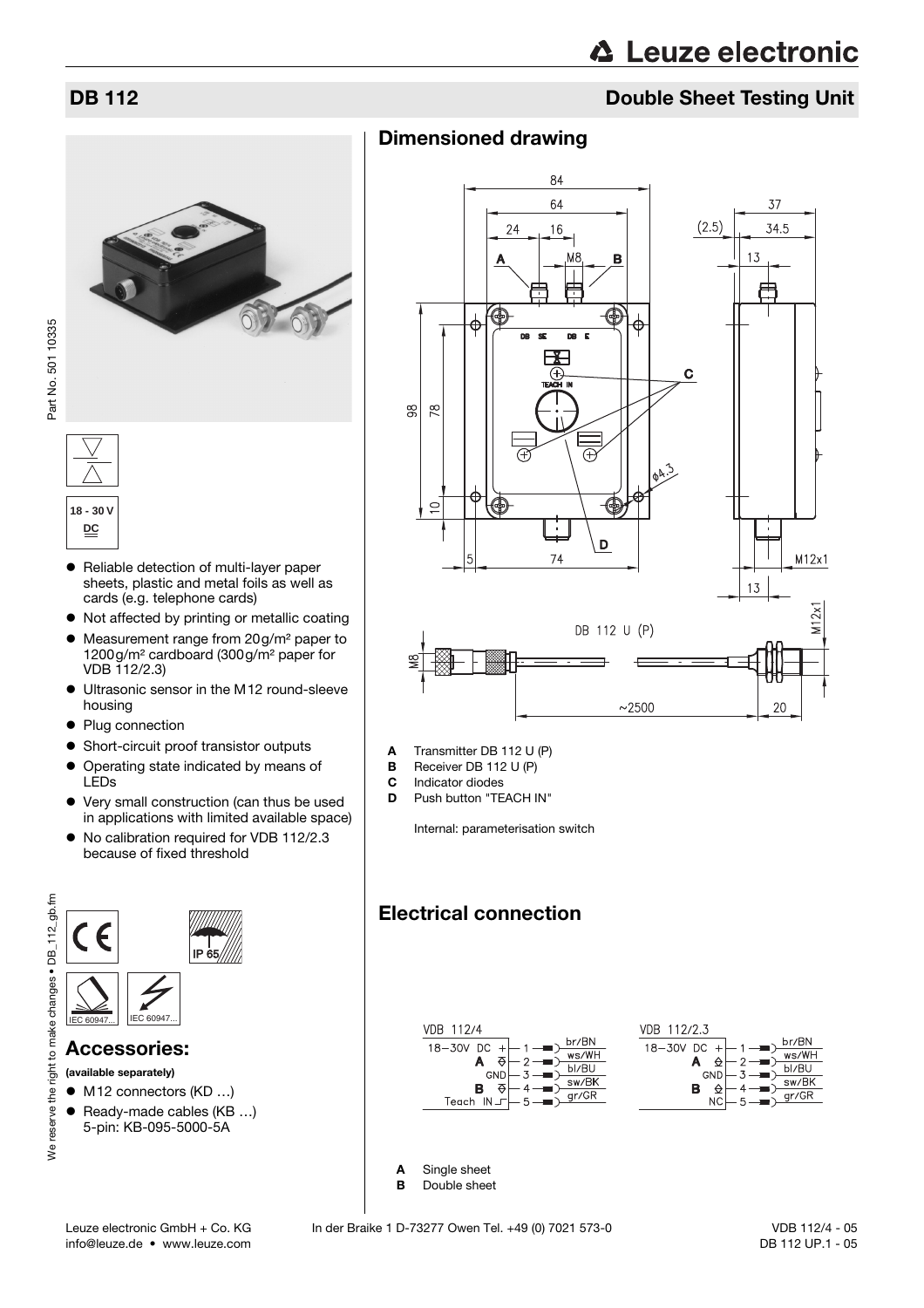# **A Leuze electronic**

Note

| <b>Specifications</b>                                                                                                                                                |                                                                      |                                                                                                                                                                     | <b>Tables</b>   |
|----------------------------------------------------------------------------------------------------------------------------------------------------------------------|----------------------------------------------------------------------|---------------------------------------------------------------------------------------------------------------------------------------------------------------------|-----------------|
| Sensor data<br>Operating range<br>Converter frequency<br>Sound cone                                                                                                  | <b>DB 112 UP</b><br>$1030$ mm<br>$300$ kHz $\pm 2\%$<br>approx. 12°  | <b>VDB 112/4</b>                                                                                                                                                    |                 |
| Timing<br>Switching frequency<br>Input pulse                                                                                                                         |                                                                      | 200Hz<br>min. 5ms<br>min. 4 ms (VDB 112/2.3)                                                                                                                        |                 |
| Delay before start-up                                                                                                                                                |                                                                      | ≤ 100 $ms$                                                                                                                                                          |                 |
| <b>Electrical data</b><br>Operating voltage $U_B$                                                                                                                    |                                                                      | 18  30VDC<br>(incl. residual ripple)<br>10  30 VDC (VDB 112/2.3)                                                                                                    |                 |
| Residual ripple<br>Bias current<br>Switching output<br>Function                                                                                                      |                                                                      | ≤ 15% of U <sub>R</sub><br>$\leq$ 75 mA<br>2 transistor outputs<br>single sheet detected or $\geq 1$ sheet detected<br>double sheet detected or ≥ 2 sheets detected |                 |
| Signal voltage high/low<br>Output current<br>Teach input<br>Teach-in, active/not active                                                                              |                                                                      | $\geq$ (U <sub>R</sub> -2V)/ $\leq$ 2V<br>max. 200 mA per output<br>$R_{in} = 10k\Omega$<br>≥ 6V/≤ 2V or not connected                                              |                 |
| <b>Indicators</b>                                                                                                                                                    |                                                                      |                                                                                                                                                                     |                 |
| $LED A$ , green<br>LED A, flashing green (VDB 112/4)<br>LED <b>B</b> , yellow<br>LED C, red                                                                          |                                                                      | double sheet testing unit ready<br>teach-in event<br>single sheet detected<br>double sheet detected                                                                 | <b>Diagrams</b> |
| <b>Mechanical data</b><br>Housing<br>Weight<br>Connection type                                                                                                       | nickel-faced brass<br>20a<br>M8 connector, 3-pin,<br>with 2.5m cable | aluminum, powder coated black<br>400a<br>M12 connector, 5-pin                                                                                                       |                 |
| <b>Environmental data</b><br>Ambient temperature<br>(operation/storage)<br>Protective circuit 1)<br><b>VDE</b> safety class<br>Protection class<br>Standards applied |                                                                      | $0^{\circ}$ C $$ +60 $^{\circ}$ C/-40 $^{\circ}$ C $$ +70 $^{\circ}$ C                                                                                              |                 |
|                                                                                                                                                                      |                                                                      | 1,2,3<br>Ш<br>IP 65<br>EN 60947-5-2                                                                                                                                 |                 |
| 1) 1=transient protection, 2=polarity reversal protection, 3=short circuit protection                                                                                |                                                                      |                                                                                                                                                                     |                 |
|                                                                                                                                                                      |                                                                      |                                                                                                                                                                     |                 |

# Order guide

|                                                                                                           | <b>Designation</b>       | Part No.               |
|-----------------------------------------------------------------------------------------------------------|--------------------------|------------------------|
| Sensor pair                                                                                               | DB 112 UP.1-20, 2500     | 501 09000              |
| <b>Amplifier</b> (PNP switching outputs)<br><b>Amplifier</b> (NPN switching output,<br>no TEACH required) | VDB 112/4<br>VDB 112/2.3 | 500 38343<br>500 41129 |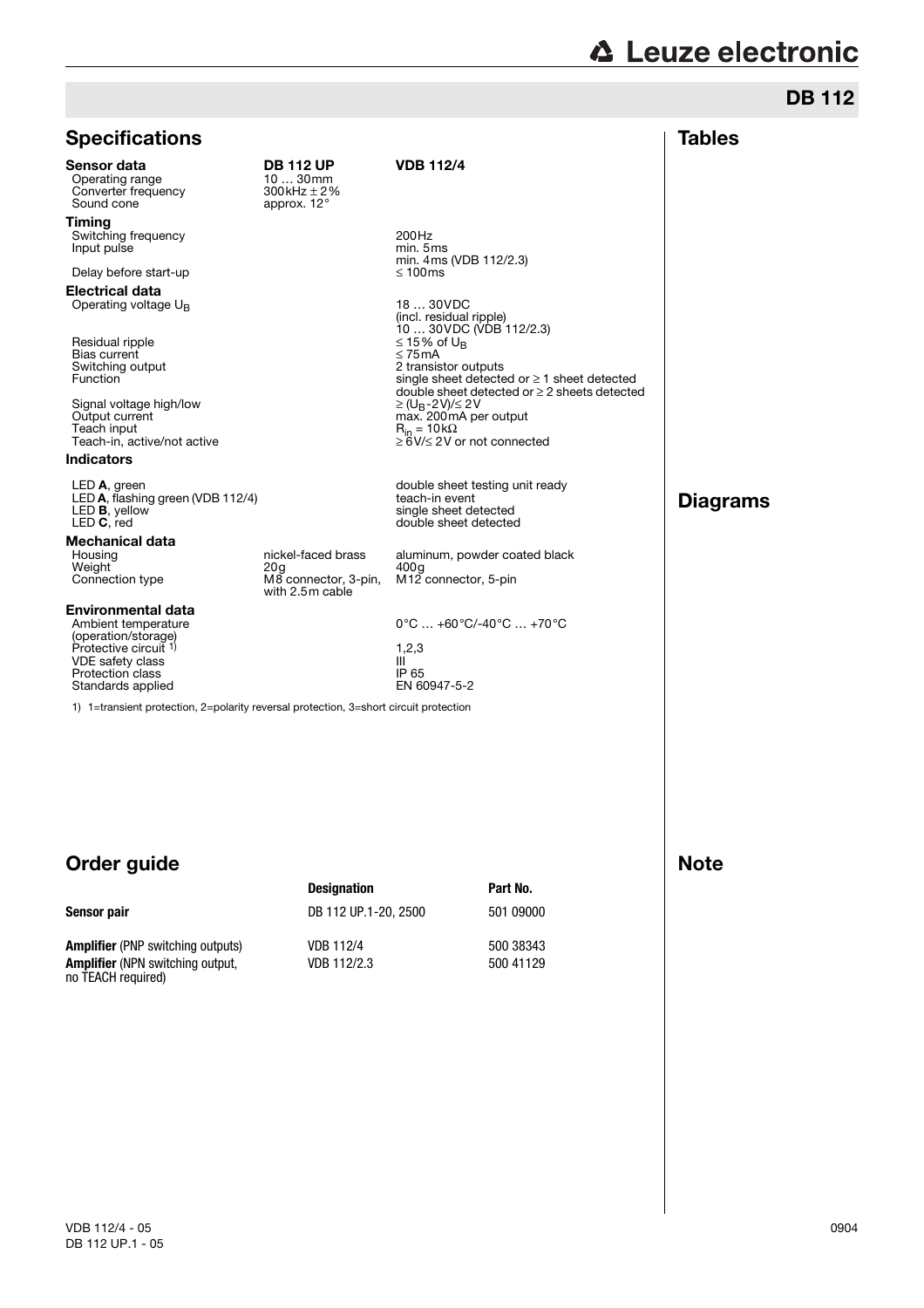### DB 112

## Technical description

#### General

The Ultrasonic Double Sheet Testing system consists of an analysis amplifier VDB 112… and an ultrasonic sensor pair DB 112 UP. It checks primarily paper, plastic and metal foils which are guided in by feeders. Each sheet is compared with a reference value stored in memory and, in the case of a double sheet, indicated appropriately.

#### Mounting

Transmitter and receiver (DB 112 UP) are constructed identically and must be mounted at an angle. This angle depends on the sheet material used and is specified in the table in the section "Installation and remarks". A larger angle of inclination increases the flutter range. E.g., at a 40° pitch, fluttering within 60% of the measurement field is allowed. The minimum distance between the transmitter and receiver is 10mm and the maximum distance is 30mm.

Exact alignment  $(\pm 1^{\circ})$  must be ensured. Alignment which is not in line with the axis results in a reduction of the working range.

#### Function

Referencing possibilities (calibrate or Teach)

- $\bullet$  To achieve a secure detection of double sheets for all materials to be processed, it is recommended to always use the single medium as a reference. Switch S1 in position "1" (Teach).
- $\bullet$  In the case of inhomogenous materials, e.g., materials with trapped air or high bulk paper, the referencing can fluctuate significantly depending on the scanning location during the calibration. These materials can be checked using a constant reference value (Ref. constant). "S1"-switch in "0"-position (Ref. constant)

The analysis unit can be operated in two different referencing modes.

• a) Switch S2 in position "1" (man.)

A calibration with the material to be detected can be performed either by pressing the "TEACH IN" button on the top of the device or by means of a control command sent to the "TEACH IN" input. The reference value remains stored until the next calibration process.

• b) Switch S2 in position "0" (Auto)

Calibration as described under "a)", as well as automatic "TEACH IN" during sheet intake and when applying the supply voltage if a sheet is located between the sensors at this time. An automatic calibration process is performed during sheet entry if no sheet is present in the measurement field for  $\geq 2$  s.

#### Function characteristics VDB 112/2.3

No teach-in is required after a change in material due to a fixed reference value in the device. It is possible to check the alignment quality of the transmitter and receiver with a voltmeter (R<sub>in</sub> 1M  $\Omega$ )) at the test point. A paper sheet of approx. 300g should, when inserted, result in a measurement value of approx. 4VDC.

#### **Operation**

The evaluation unit VDB 112/… continuously indicates the situation between the sensors via two outputs. The output "Single sheet detected" is activated as long as one or more sheets are located in the measurement field. The output "Double sheet detected" is activated as long as two or more sheets are located in the measurement field. The reference value remains stored even after a voltage interruption.